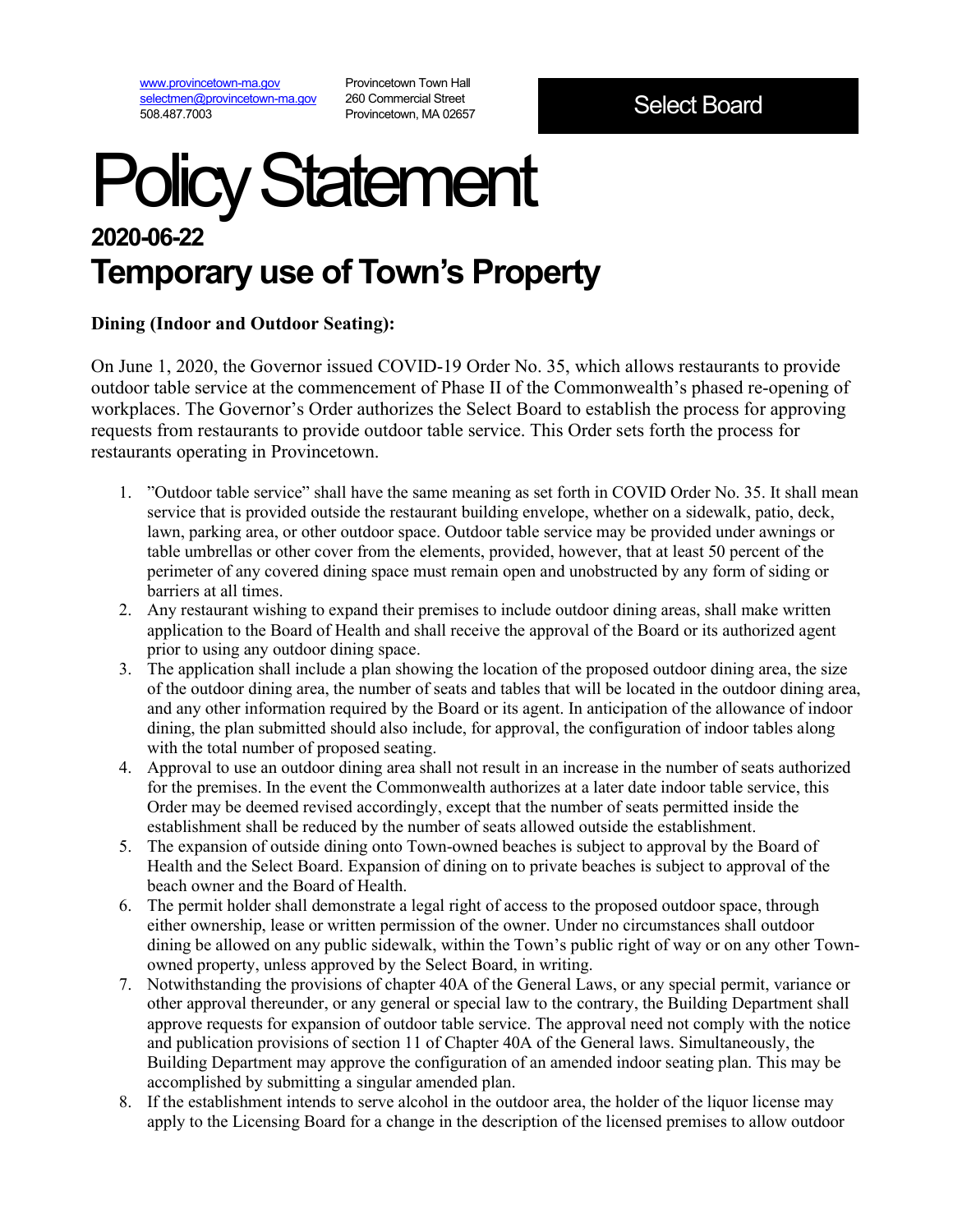alcohol service. The Licensing Board may grant the change in location without a public hearing and without further review or approval by the Alcohol Beverages Control Board ("ABBC") prior to issuance. See the COVID-19 Order and the ABCC Advisory issued on June 1, 2020.

- 9. If the establishment intends to use the outdoor area for entertainment, the permit holder shall obtain a permit from the Licensing Board.
- 10. The outdoor area shall physically abut the primary premises, such that wait staff and patrons shall not have to cross streets, private property or parking lots to access the outdoor area.
- 11. The outdoor area shall be physically designated with ropes, fencing or other barriers and no space outside the designate area shall be used for outdoor dining purposes.
- 12. The permit holder shall comply with and enforce all rules, orders and guidance of the Governor, the Department of Public Health and the Town of Provincetown Board of Health relative to COVID-19 safety measures, including but not limited to, workplace safety requirements, gathering size limits, physical distancing, and face covering requirements.
- 13. The permit holder shall be solely responsible for sanitizing the tables and chairs after each use, cleaning the outdoor area and securing tables, chairs and equipment when the area is not in use.
- 14. All other regulations and permit conditions, including hours of operation, shall remain in effect, and the outdoor areas shall be subject to inspection by agents of the Board of Health.
- 15. The Board of Health reserves the right to impose additional requirements on a case-by-case basis as may be necessary to protect public health, safety and welfare.
- 16. Pursuant to the Governor's COVID-19 Order No. 35, on November 1, 2020, or the date the Governor's Order is rescinded, whichever is sooner, any approvals under this section shall automatically revert back to its status prior to the approval of the change for expansion of outdoor table service or in the description of a licensed premise.
- 17. Food Trucks and the outdoor dispensing of food at hotels located out of the center of Town, as determined by the Board of Health, are not allowed.

### **Application Procedure:**

- **Step 1:** Applicant must adhere to items 1-4.
- **Step 2:** Applicant must submit a certified plan along with completed applications to the Secretary to the Select Board.
- **Step 3:** Once the application is deemed complete, the Secretary to the Select Board will schedule on Select Board's agenda.
- **Step 4:** Applicant or their representative must be present for the meeting.
- **Step 5.** The Select Board reserve the right to alter the proposed layout on the approval.

*Adopted: In favor: Opposed:*